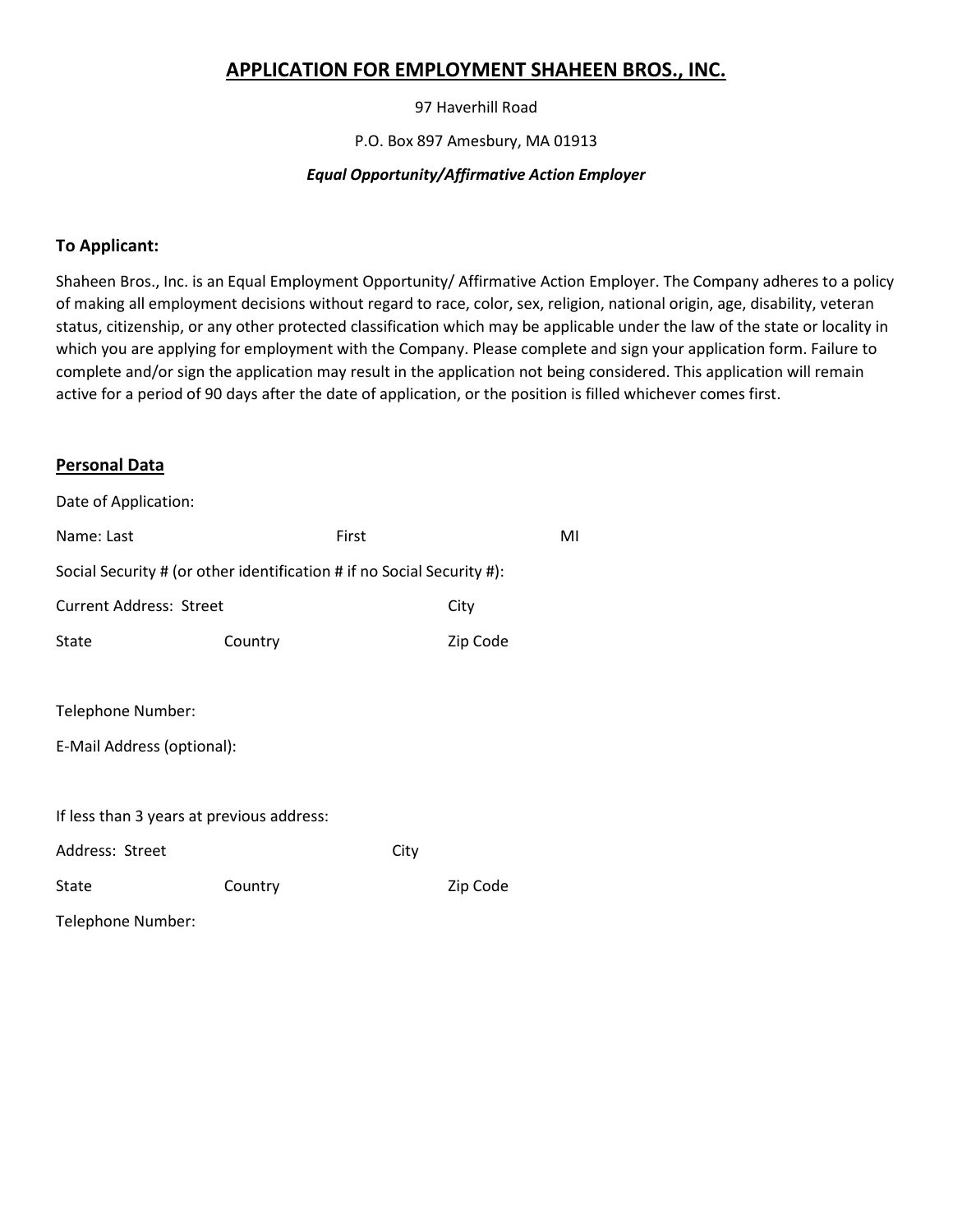List any other name under which you have worked, or you were enrolled in school to assist us in checking your references and background:

### **Please check one of the following answers**

| Yes          | <b>No</b>                                                                                                                                                                   |
|--------------|-----------------------------------------------------------------------------------------------------------------------------------------------------------------------------|
| $\mathbf{1}$ | If hired, will you be able to provide proof that you are eligible to work in the United States?                                                                             |
|              | If hired, will you now or in the future require the Company to provide sponsorship to be eligible (or remain eligible) for employment in the U.S. (e.g., H-IB visa status)? |
|              | $\begin{array}{ c c c c c } \hline \end{array}$       Are you under 18 years of age?                                                                                        |

What job are you applying for? (You must specify in order for your application to be processed):

Rate of Pay expected: \$ per

If hired, on what date will you be available to work?

## **Employment Experience**

List each job held in the past 10 years. Start with your present or last job. Please account for any time lapses during which you were not employed, except for time lapses resulting from a medical condition or other disability. Include military service assignments. you may also include volunteer experience if you desire. If you need additional space, or if you wish to explain in detail the circumstances of your departure from a previous employer, please attach a separate sheet. We may contact the supervisors listed below.

**Note for commercial vehicle driver positions**: You must include any and all commercial driving experience in the past 10 years.

Zip Code

**Note regarding military service:** A dishonorable discharge is not an absolute bar to employment. Other factors will affect a final decision. Do not include information regarding service in a foreign country.

| Dates: (Month/Year) | to                                  |       |
|---------------------|-------------------------------------|-------|
|                     | Name and Address of Employer: Name: |       |
| Street:             |                                     | City: |
| State               | Country                             | Zip C |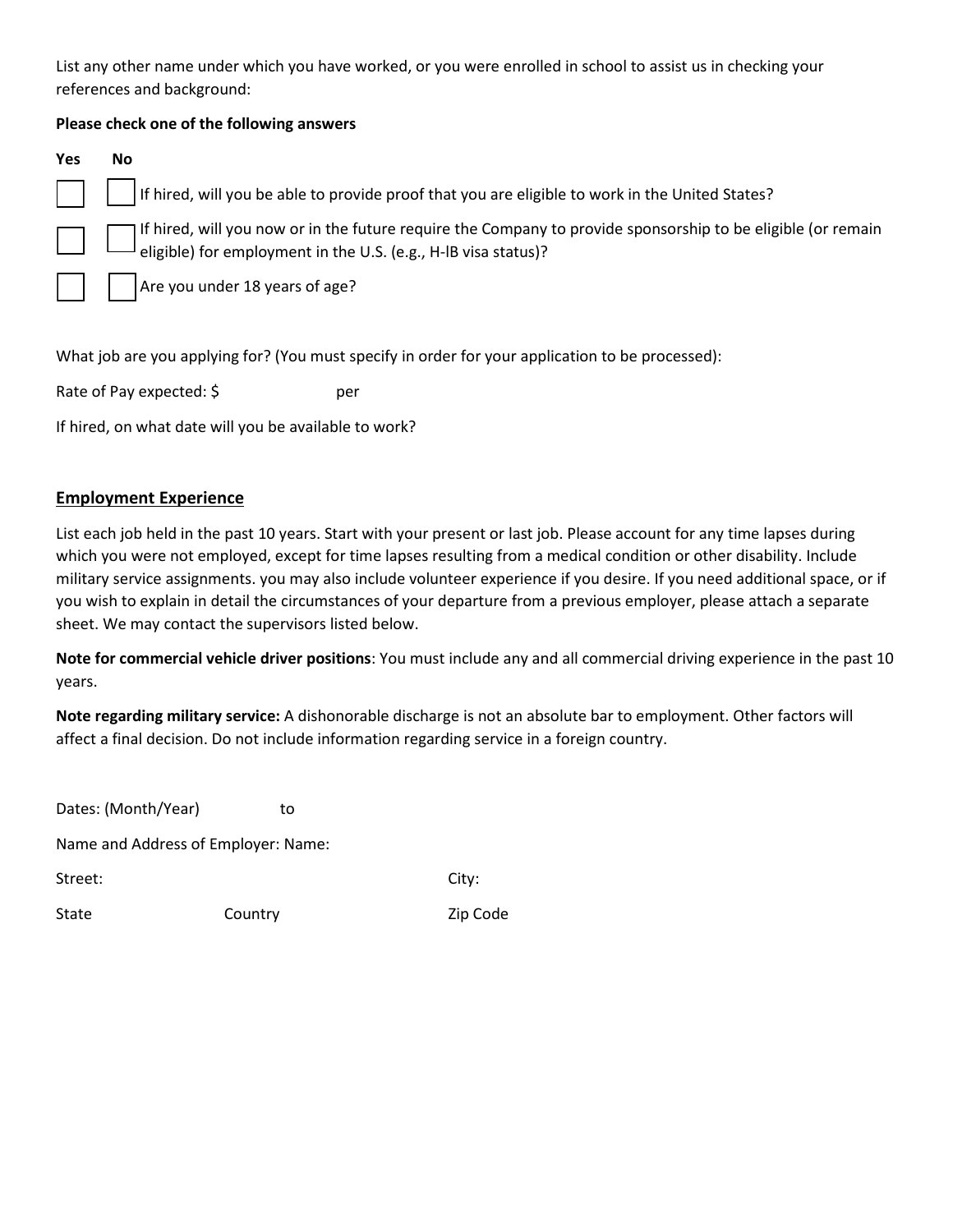| Supervisor's: Name                           |         |                     |
|----------------------------------------------|---------|---------------------|
| Title                                        |         | <b>Phone Number</b> |
| Reason for Leaving:                          |         |                     |
|                                              |         |                     |
| Describe your position and responsibilities: |         |                     |
|                                              |         |                     |
|                                              |         |                     |
| Dates: (Month/Year)                          | to      |                     |
| Name and Address of Employer: Name:          |         |                     |
| Street:                                      |         | City:               |
| State                                        | Country | Zip Code            |
|                                              |         |                     |
| Supervisor's: Name                           |         |                     |
| Title                                        |         | Phone Number        |
| Reason for Leaving:                          |         |                     |
|                                              |         |                     |
| Describe your position and responsibilities: |         |                     |
|                                              |         |                     |
|                                              |         |                     |
|                                              |         |                     |
| Dates: (Month/Year)                          | to      |                     |
| Name and Address of Employer: Name:          |         |                     |
| Street:                                      |         | City:               |
| State                                        | Country | Zip Code            |
|                                              |         |                     |
| Supervisor's: Name                           |         |                     |
| Title                                        |         | Phone Number        |
| Reason for Leaving:                          |         |                     |
|                                              |         |                     |

Describe your position and responsibilities: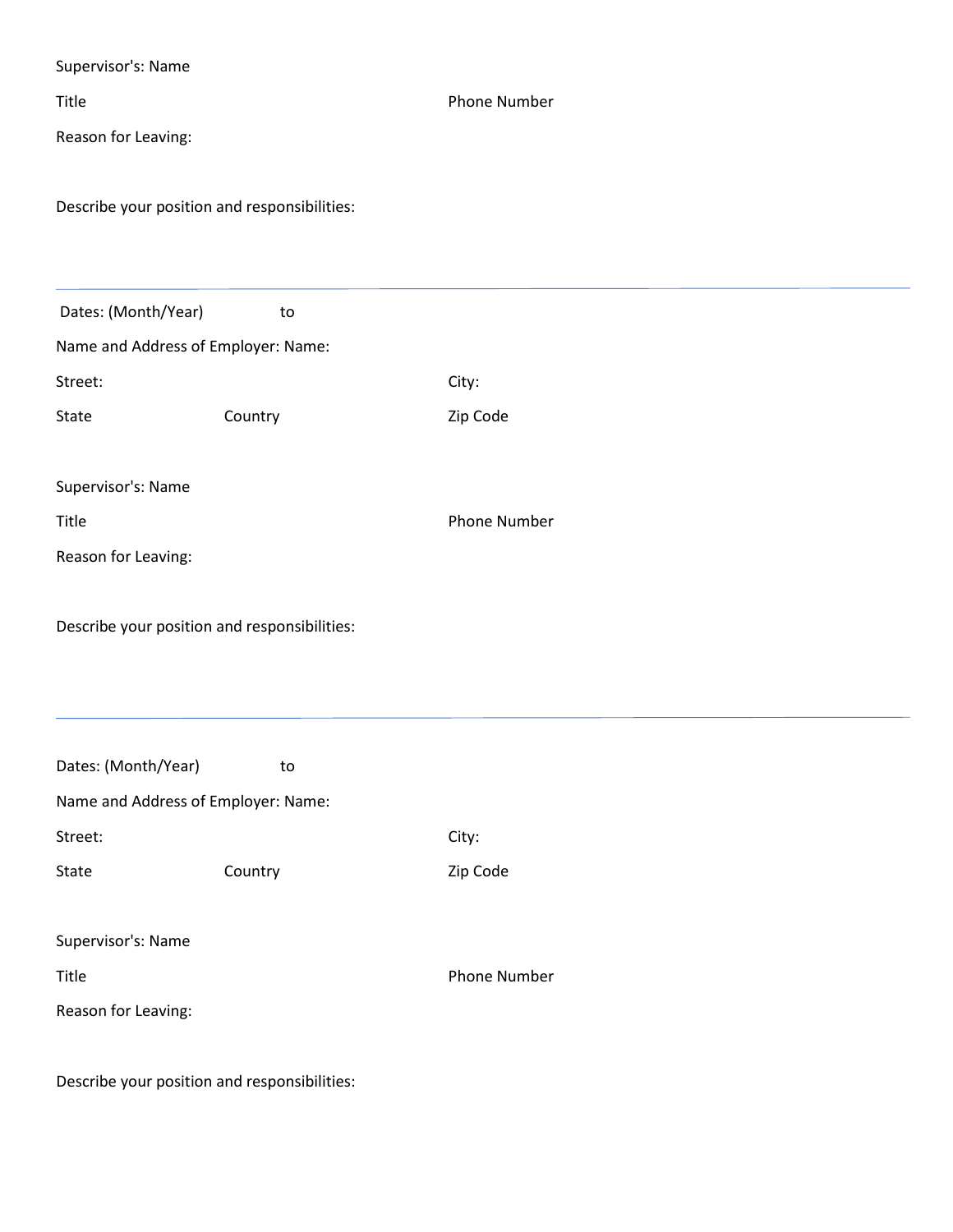Dates: (Month/Year) to Name and Address of Employer: Name: Street: City: State Country Country Zip Code Supervisor's: Name Title **The Phone Number** Phone Number Reason for Leaving:

Describe your position and responsibilities:

Have you entered into any agreements with any former employer or other entity (for example, an agreement not to compete or confidentiality agreement) that may impact your ability to work for Shaheen Bros. Inc.? Yes or No

If you answered yes, please provide a copy of the agreement(s).

Describe the skills you have that would be relevant to the job you are applying for:

Please check one of the following answers:

Yes No

Have you ever been terminated for cause (i.e., violation of company policy)? If you answered yes, please explain:

Have you ever applied for any positions with Shaheen Bros. Inc.? If yes, when and what position?

Would you work on a temporary basis?

Would you work at night?

Can you travel if required by the position?

Will you work overtime if needed?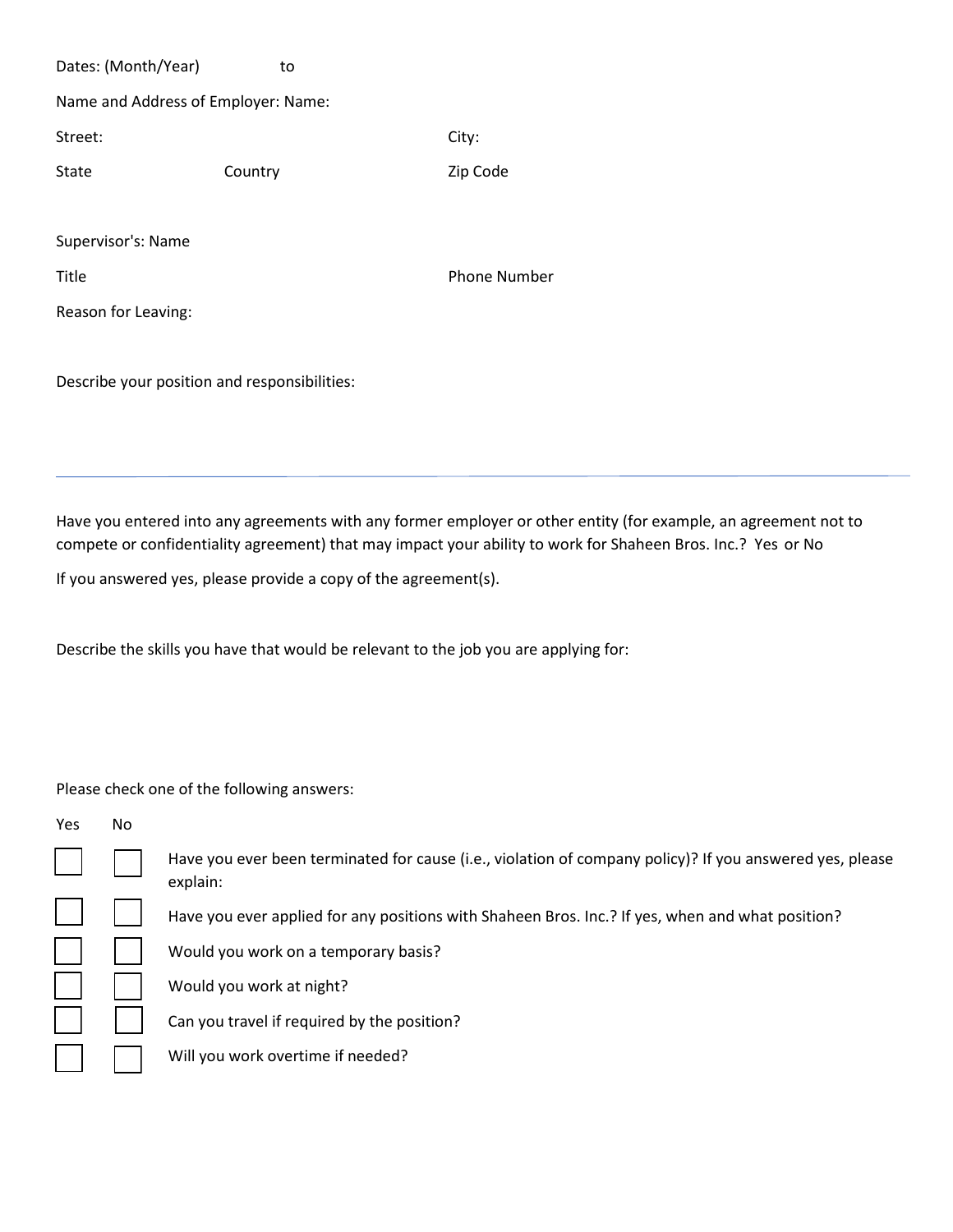Do you want to work full time or part-time?

Specify amount if part-time:

Please list any certifications or award you currently have:

# **Educational Background**

| High School                     | Completed all four years: Yes or No |  |
|---------------------------------|-------------------------------------|--|
| <b>Business or Trade School</b> |                                     |  |
| College (Name)                  | (Degree)                            |  |
| Postgraduate (Name)             | (Degree)                            |  |
| Computer Skills:                |                                     |  |

# **References**

Name

List three professional or personal references (not relatives) giving name, address, occupation, phone and relationship.

| <b>Street</b><br><b>State</b><br>Occupation<br>Relationship         | Country | City<br>Zip Code<br>Phone |
|---------------------------------------------------------------------|---------|---------------------------|
| Name<br><b>Street</b><br>State<br>Occupation<br>Relationship        | Country | City<br>Zip Code<br>Phone |
| Name<br><b>Street</b><br><b>State</b><br>Occupation<br>Relationship | Country | City<br>Zip Code<br>Phone |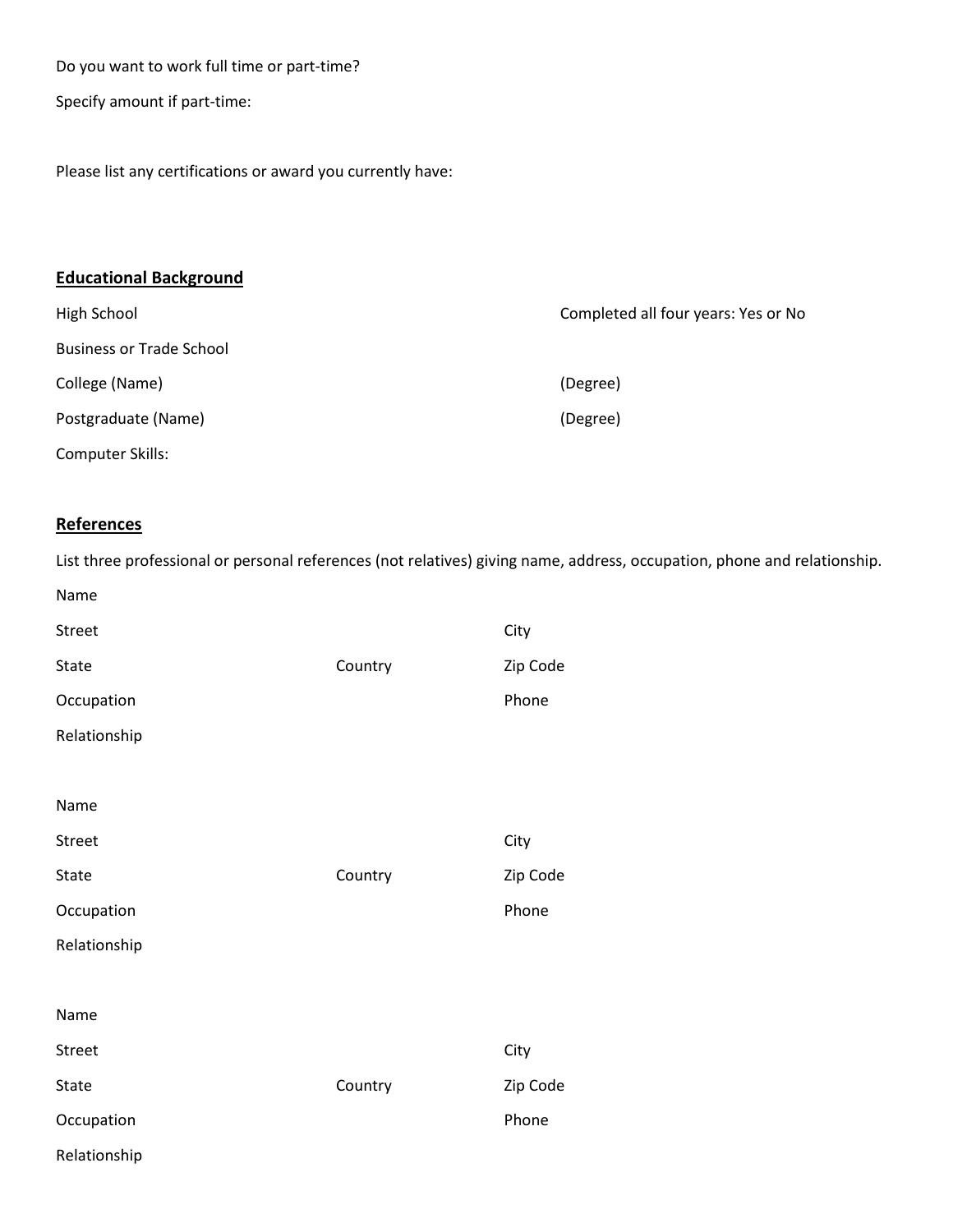### **Driving Information. (For positions requiring driving other than truck drivers)**

Do you have a valid Driver's License? Yes or No List your Driver's License information: License# State Registered Exp. Date Please list and explain any traffic points or convictions in the last five (5) years, if any, other than parking violations:

Do you have a vehicle available for your use if needed for the position? Yes or No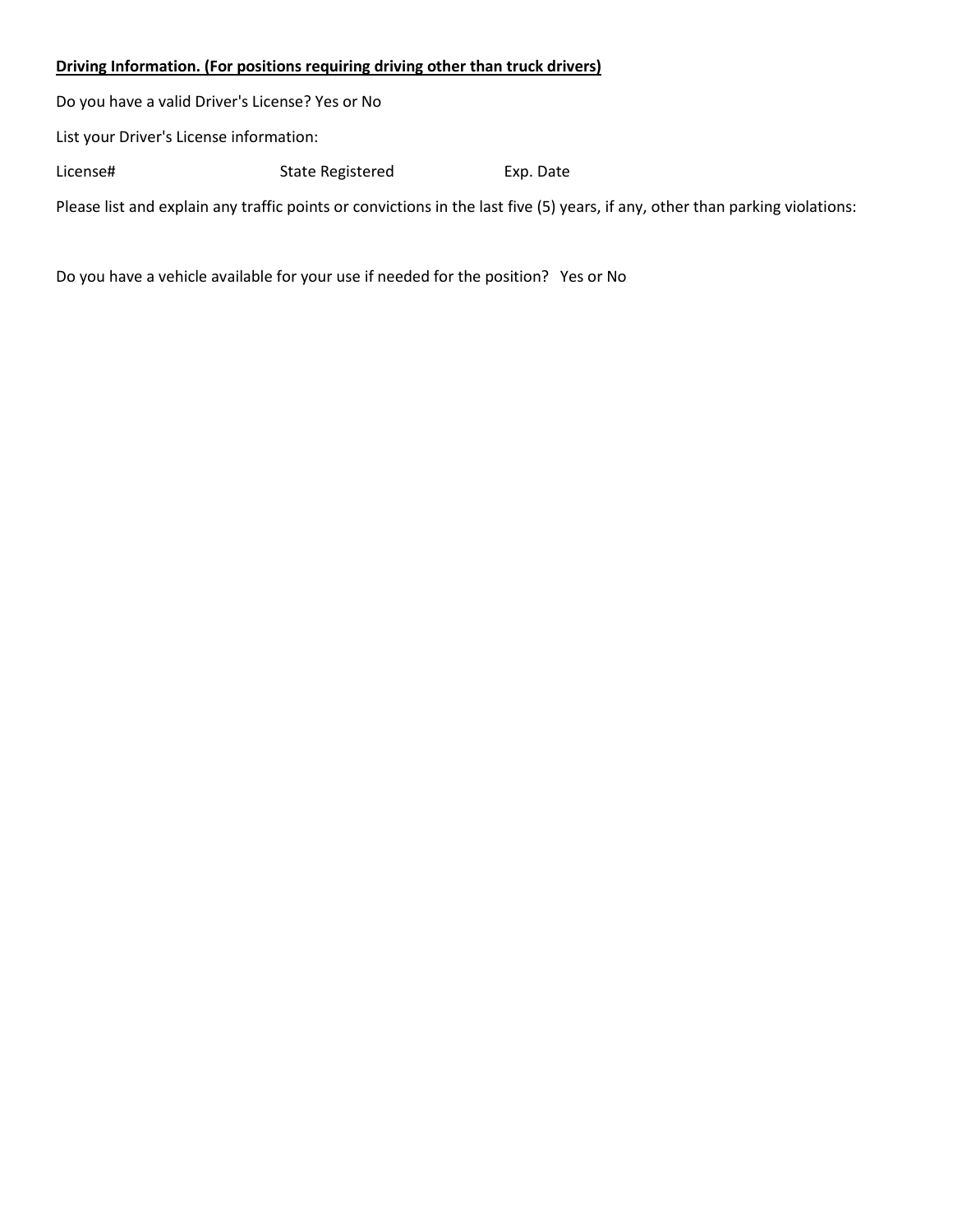## **THIS APPLICATION IS NOT COMPLETE UNTIL SIGNED AND ALL STATEMENTS BELOW HAVE BEEN READ AND INITIALED**

I understand that this application is not intended to create, nor should it be construed to create, an express or implied contract of employment. It does not create contractual obligations of any kind. If hired, I will be employed at will. I understand that this means that either I am, or the employer is free to terminate the employment relationship at any time with or without cause or prior notice. I understand that no representative of the Company, other than the President, Treasurer or Executive Vice President has any authority to enter into an agreement for employment for any specified period of time or, in any way, to modify the at-will nature of the employment relationship.

I authorize the investigation into my background in compliance with the Fair Credit Reporting Act, including obtaining a criminal history report at any time prior to and if employed during, the course of my employment. I hereby give the Company permission to directly or through a third-party contact school, previous employers, references and other. I hereby release the Company and those it contacts from any liability whatsoever because of such contact and the information provided and received as a result of such contact.

I hereby agree that if I am offered employment, I will submit to a required drug test at the expense of the Company, and that a negative result is a condition of employment. I hereby authorize the release of the laboratory tests to which I have consented, for the purpose of determining the presence of drugs or their metabolites in my body to the Company, to the examining physician, medical review officer, substance abuse professionals, and/or other agents of the Company, with the understanding that the Company will review the results of these tests in connection with making a decision concerning my application for employment. Other than for the purpose of making a determination concerning my application for employment, I understand that the examining physician, medical review officer, substance abuse professionals, and/or other agents of the Company will not use or further disclose the information released pursuant to this authorization unless further expressly authorized by me or unless disclosure is required by law.

I understand that If I am offered and accept employment with the Company, I am prohibited from using or disclosing confidential and proprietary information that I have acquired during my employment for use other than for the benefit of the Company. I also understand that I may be required to sign a confidentiality agreement and/or non solicitation/non-disclosure agreement as a condition of the employment.

I understand that if I am considered for a driving position, I am subject to all DOT regulations as they apply to the position, including those regulations regarding physical examinations, as well as drug and alcohol testing procedures.

I understand that if I am considered for a route sales position, I must supply adequate automobile insurance coverage a minimum of\$100/\$300 liability.